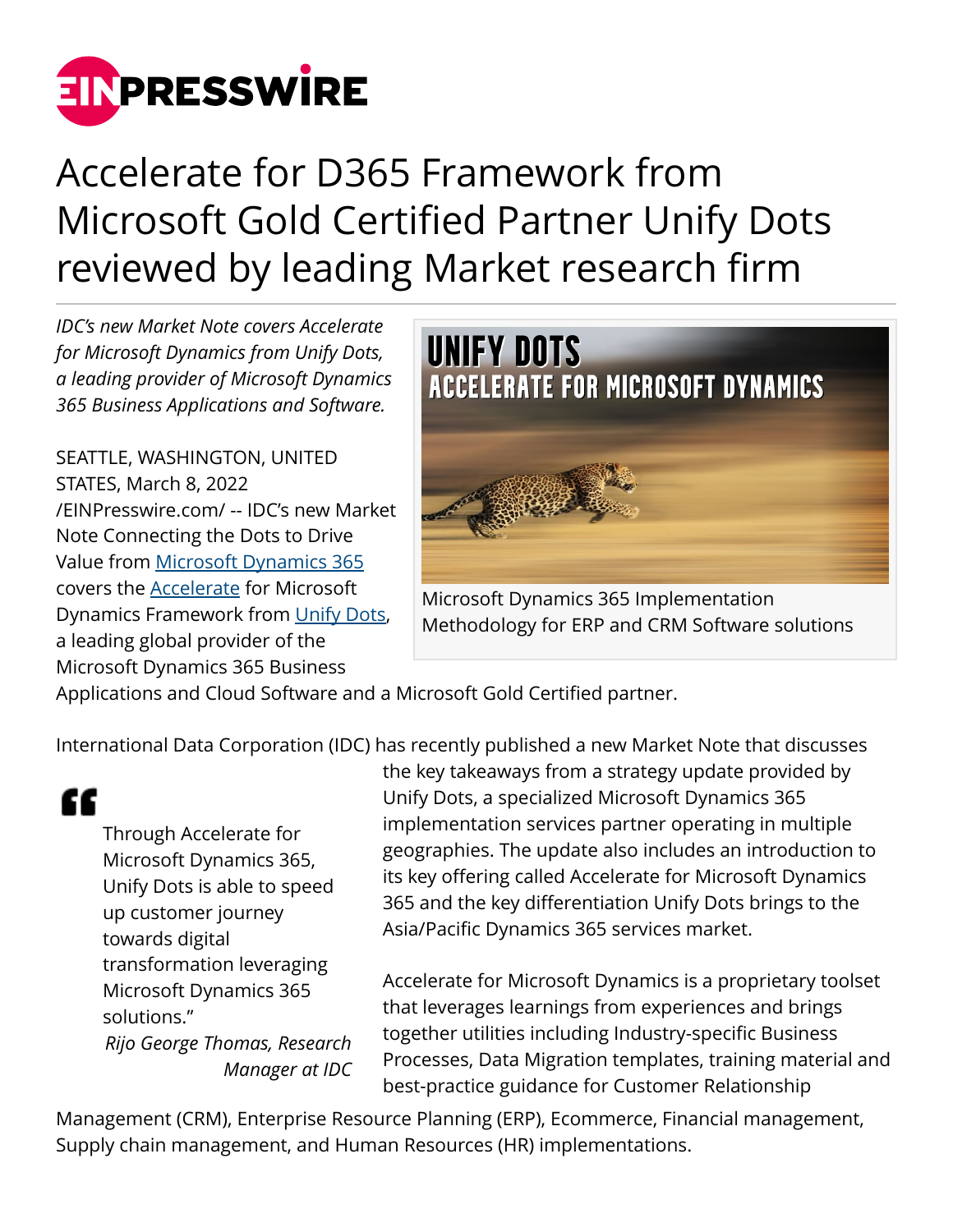By providing an out of the box starting point, Accelerate for Microsoft Dynamics can reduce effort and cost for key milestones like analysis, design and data migration by as much as 60%. Also, since Accelerate for Microsoft Dynamics brings proven and pre-tested tools and artefacts the framework greatly increases the chance of success and reduces customizations by using business processes that are close to the standard solution. Finally, Accelerate for Microsoft Dynamics makes Change Management easier and improves adoption by providing solution exposure to users in the client organization at multiple points of the project lifecycle.

"In the Asia/Pacific region, Microsoft Dynamics 365 solutions has had tremendous adoption among



customers, driven primarily by the need to reinvent customer experience and core business operations. Implementation partner capabilities are critical in maximizing value and accelerating time to market from an enterprise' Dynamics 365 investments" says Rijo George Thomas, Research Manager at IDC's Asia/Pacific Software & Services Research Group, He added "Through Accelerate for Microsoft Dynamics 365, Unify Dots is able to speed up customer journey towards digital transformation leveraging Microsoft Dynamics 365 solutions.".

"This market note from IDC reaffirms our focus on delivering innovative software solutions that will bring transformative technology to our customers and help them achieve meaningful business outcomes by harnessing the power and scalability of the Microsoft Dynamics 365 platform." says Donna Puig, Head of Implementation Best Practices at Unify Dots. "This market note reinforces the credibility of Unify Dots as a strategic partner and implementor of Microsoft Dynamics 365."

Unify Dots, Microsoft Dynamics 365 software solutions combined with the Accelerate framework help customers grow revenue, boost productivity, strengthen customer acquisition, interaction, and retention and reduce operating cost.

## About Unify Dots

Unify Dots is a Microsoft Gold Certified Partner and Global Microsoft Dynamics Integrator system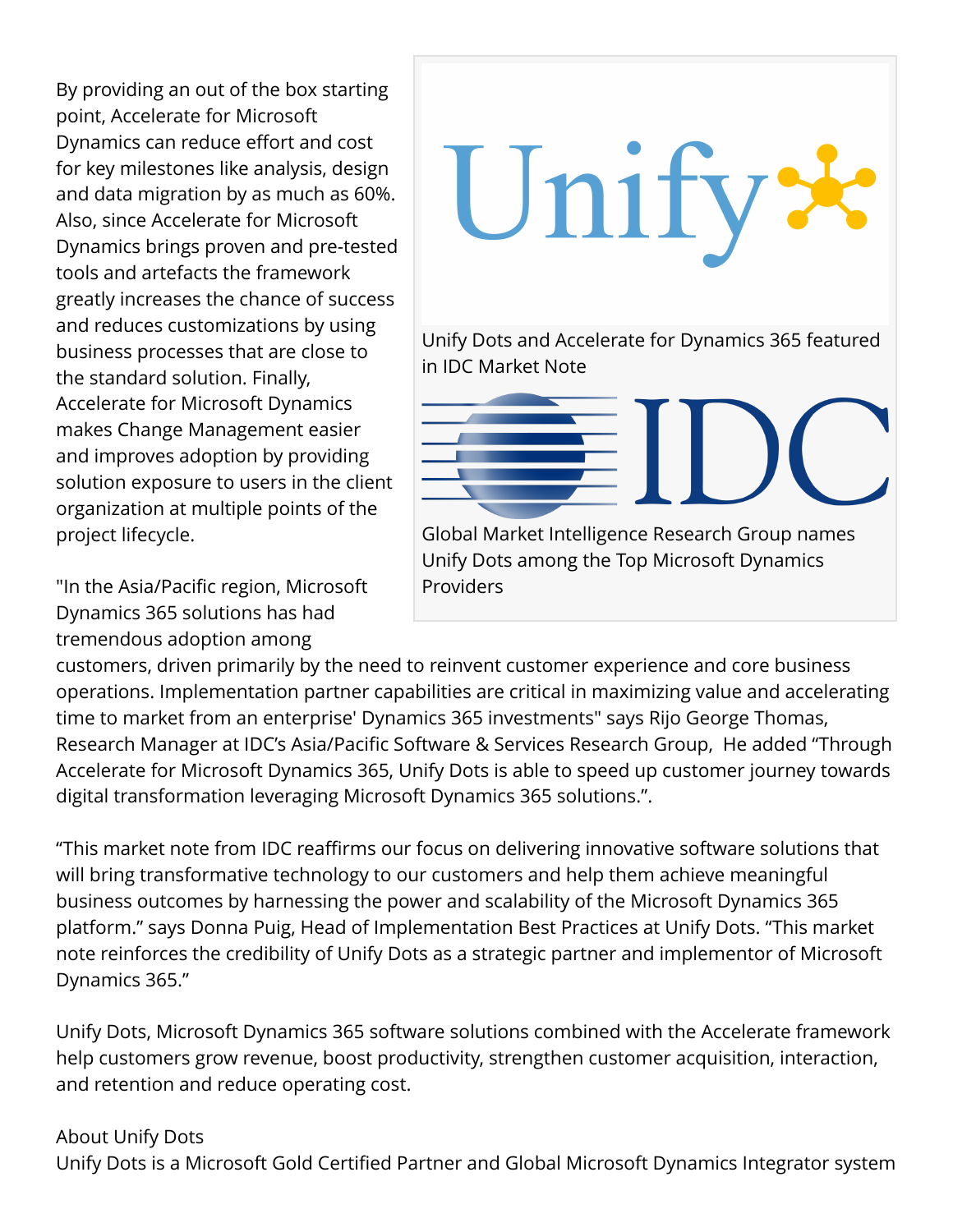integrator specializing in ERP, CRM, Loyalty and Customer Engagement solutions for organizations with presence in Australia, North America, Asia-Pacific and Europe. Unify Dots has Gold Competencies ERP, Data Analytics, Cloud Business Applications, Application Integration, Application Development, Project and Portfolio Management competencies. Unify Dots helps businesses improve employee productivity while improving Stakeholder Engagement. Unify Dots offers Business Software Solution implementation services, Quality Assurance, Training, Project Management, Upgrade, Support and Managed Services. Unify Dots is also committed to improving the world and has pledged donating at least 25% of its profit towards the case of helping educate children from low-income families across the world and especially in developing countries.

Unify Dots specializes in deploying the following solutions:

- • Microsoft Dynamics 365 Sales
- • Microsoft Dynamics 365 Marketing
- • Microsoft Dynamics 365 Customer Service
- • Microsoft Dynamics 365 Field Service
- • Microsoft Dynamics 365 Finance
- • Microsoft Dynamics 365 Supply Chain
- • Microsoft Dynamics 365 Project Operations
- • Loyalty Management for Microsoft Dynamics
- • Microsoft Dynamics 365 Retail
- • Microsoft Dynamics 365 Commerce
- • Power BI
- • Microsoft Dynamics 365 Customer Insights

For more information:

Email Unify Dots at info@unifydots.com

Australia: +61 2 9053 4872

Malaysia: +60 3 9212 6121

New Zealand: +64 9 884 5470

Philippines: +63 2 8271 2458

Singapore: +65 3165-0911

United Kingdom: +44 20 3885 0765

United States of America: +1 206 452-7498

Shanelle Gavina Unify Dots +1 425-528-0389 info@unifydots.com Visit us on social media: [Facebook](https://facebook.com/unifydot) **[Twitter](https://twitter.com/unifydots)** [LinkedIn](https://www.linkedin.com/company/unifydots)